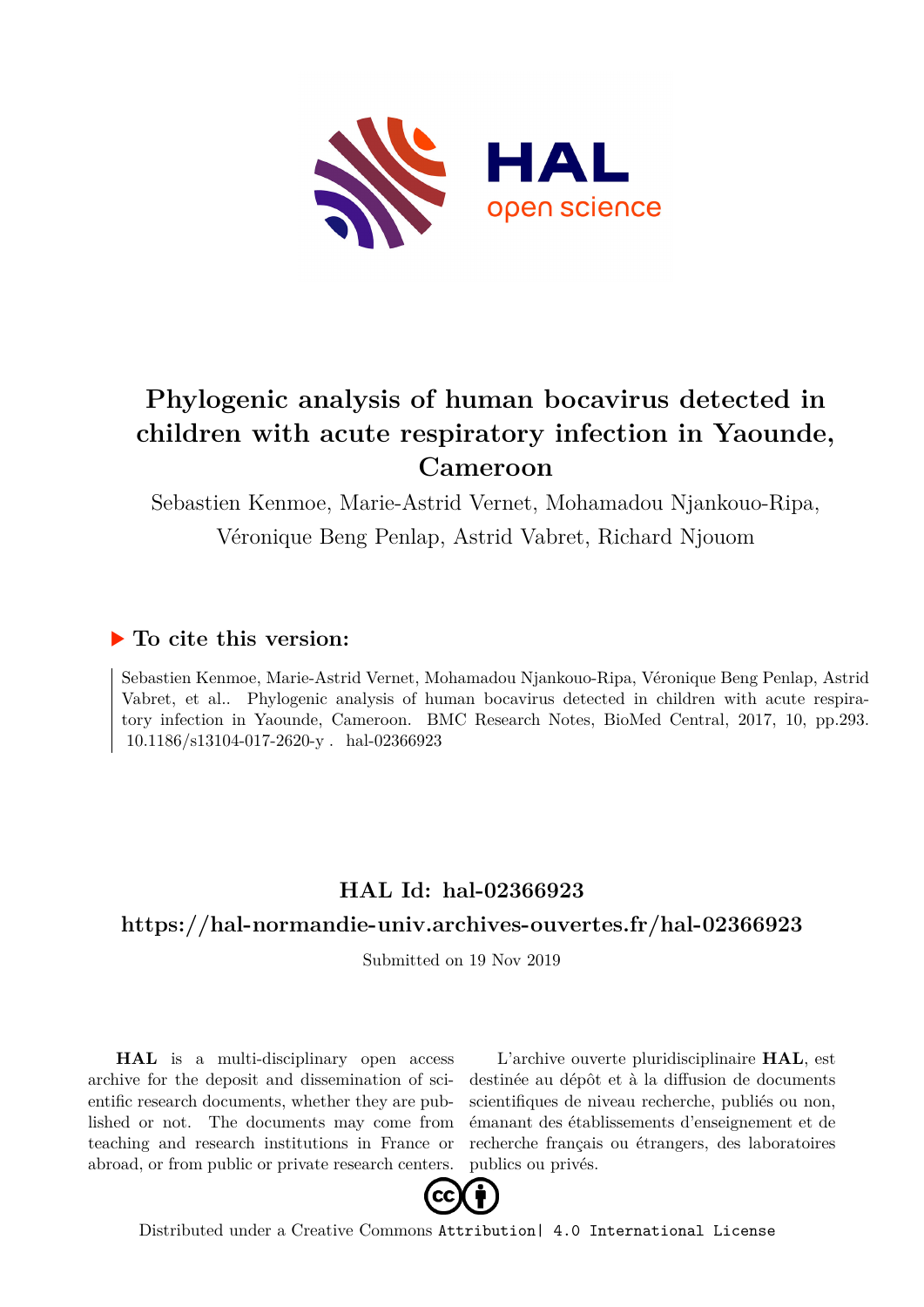### **RESEARCH NOTE**

**Open Access**



# Phylogenic analysis of human bocavirus detected in children with acute respiratory infection in Yaounde, Cameroon

Sebastien Kenmoe<sup>1,2,3</sup>, Marie-Astrid Vernet<sup>1</sup>, Mohamadou Njankouo-Ripa<sup>1</sup>, Véronique Beng Penlap<sup>2</sup>, Astrid Vabret<sup>3</sup> and Richard Njouom<sup>1[\\*](http://orcid.org/0000-0003-3112-6370)</sup>

#### **Abstract**

**Objective:** Human Bocavirus (HBoV) was frst identifed in 2005 and has been shown to be a common cause of respiratory infections and gastroenteritis in children. In a recent study, we found that 10.7% of children with acute respiratory infections (ARI) were infected by HBoV. Genetic characterization of this virus remains unknown in Central Africa, particularly in Cameroon Leeding us to evaluate the molecular characteristics of HBoV strains in Cameroonian children with ARI.

**Results:** Phylogenetic analysis of partial HBoV VP1/2 sequences showed a low level of nucleotide variation and the circulation of HBoV genotype 1 (HBoV-1) only. Three clades were obtained, two clustering with each of the reference strains ST1 and ST2, and a third group consisting of only Cameroon strains. By comparing with the Swedish reference sequences, ST1 and ST2, Cameroon sequences showed nucleotide and amino acid similarities of respectively 97.36–100% and 98.35–100%. These results could help improve strategies for monitoring and control of respiratory infections in Cameroon.

**Keywords:** Human bocavirus, Children, Acute respiratory infection, Cameroon, Africa

#### **Introduction**

During the past two decades, new molecular techniques have contributed to the discovery of many viruses. This was the case in September 2005 with the discovery of the Human Bocavirus (HBoV) by a Swedish research team [1]. HBoV was subsequently named HBoV-1. Since, three other species (HBoV-2, 3, and 4) have been described from stool samples in Pakistan, Australia, and Nigeria respectively [2–4]. Based on phylogenetic analysis of HBoV genomic sequences, it was assigned to the *Parvoviridae* family, *Parvovirinae* sub-family, and Bocavirus genus. Indeed, the sequences identifed were closely related to two other bocaviruses: the Bovine Parvovirus and the canine Minute Virus. Although this classifcation was based on genetic characterization, microscopy

\*Correspondence: njouom@pasteur‑yaounde.org





© The Author(s) 2017. This article is distributed under the terms of the Creative Commons Attribution 4.0 International License [\(http://creativecommons.org/licenses/by/4.0/\)](http://creativecommons.org/licenses/by/4.0/), which permits unrestricted use, distribution, and reproduction in any medium, provided you give appropriate credit to the original author(s) and the source, provide a link to the Creative Commons license, and indicate if changes were made. The Creative Commons Public Domain Dedication waiver ([http://creativecommons.org/](http://creativecommons.org/publicdomain/zero/1.0/) [publicdomain/zero/1.0/](http://creativecommons.org/publicdomain/zero/1.0/)) applies to the data made available in this article, unless otherwise stated.

<sup>&</sup>lt;sup>1</sup> Virology Unit, Centre Pasteur of Cameroon, Yaounde, BP 1274 Yaounde, Cameroon

Full list of author information is available at the end of the article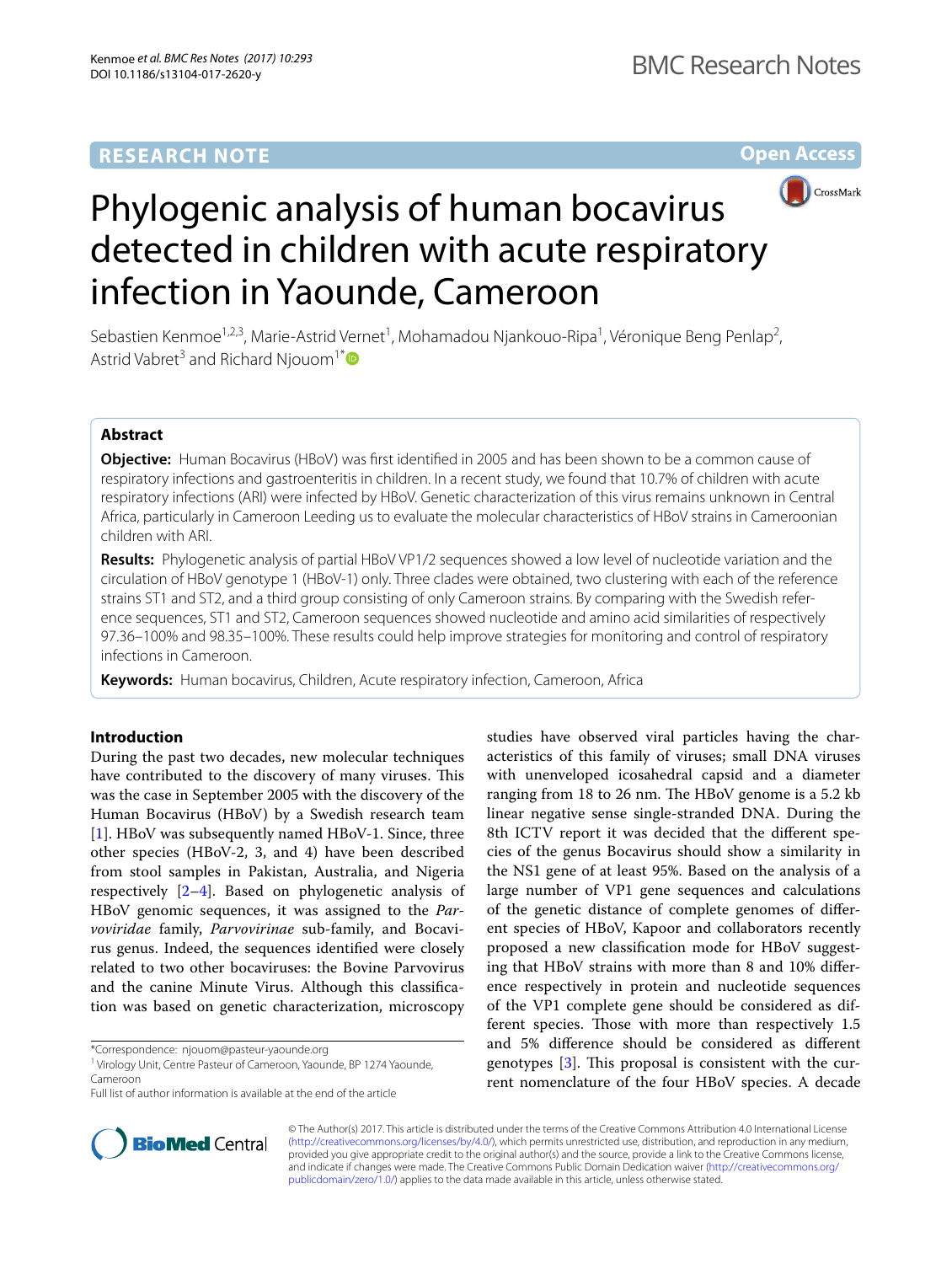after the identifcation of HBoV-1 in Sweden, it has been detected at frequencies ranging from 2 to 19% [5] in several countries across Europe [6–9], Asia [10–13], America [14–17], Africa [18–21], Middle East [22–24], and Australia [4, 25], revealing an overall distribution of this virus. These studies indicate that HBoV-1 is primarily a respiratory pathogen. HBoVs are detected not only in the respiratory tract (HBoV-1 and 2), but also in the gastrointestinal tract (HBoV-1 to 4) where they are associated with gastroenteritis [5]. HBoV are highly conserved viruses and sequences obtained in various regions of the world by several groups highlight a high homology of genetic sequences [7, 9, 11, 18, 22].

In a recent study, we have found that 10.7% of children with acute respiratory infections (ARI) were infected by a HBoV [21]. However, most molecular epidemiology studies of HBoVs have been performed in developed countries [5]. Genetic characterization of this virus remains unknown in most African countries, particularly in Cameroon. This study is, to our knowledge, the first analysis of the genetic characteristics of HBoVs obtained from Cameroonian children with acute respiratory infections (ARI).

#### **Methods**

#### **Study population and samples**

The study population was hospitalized and outpatient children with ARI consulting at the pediatric service of 'Centre Hospitalier d'Essos' in Yaounde, Cameroon. Demographic and clinical characteristics of these children have been previously described [21]. For this study nasopharyngeal swab samples were used.

#### **Laboratory analysis**

DNA was extracted using QIAamp DNA Mini kit (Qiagen, Hiden, Germany, Cat No. 51306) from nasopharyngeal swab specimens following the manufacturer's instructions. A final elution volume of 200  $\mu$ L of DNA was stored a  $-80$  °C prior to testing by a commercially available duplex real time PCR for the detection of human Adenovirus and HBoV (Respiratory Multi Well System r-gene™, BioMerieux, Lyon, France, Cat No. 1092480) following the manufacturer's instructions. HBoV positive samples were then selected and a fragment of the VP1/2 capsid gene was amplifed by semi-nested PCR as described elsewhere [18]. Briefly, 10  $\mu$ L of the DNA was added to 50  $\mu$ L of PCR mixture containing of 24.5  $\mu$ L of water,  $1.5 \mu L$  of MgCl<sub>2</sub> at 50 mM, 1  $\mu L$  dNTPs at 10 mM, 2,5 µL of VP-A sense primer (5′-GCACTTCTGTATCA-GATGCCTT-3′) at 10 µM, 2.5 µL of VP-B reverse primer (5′-CGTGGTATGTAGGCGTGTAG-3′) at 10 µM, 5 µL of  $10\times$  PCR buffer, 2.5 µL of the W1 solution at 1%, and  $0.5$   $\mu$ L of the Taq DNA Polymerase (Invitrogen, USA, Cat No. 10342053). To improve the sensitivity, a second semi-nested reaction with 2 µL of the first PCR product was performed with the pair of primer VB-B and VP-C (5′-CTTAGAACTGGTGAGAGCACTG-3′) according to the previous protocol. The cycling parameters for the two PCR included an enzyme activation and initial denaturation at 94 °C (3 min); 40 cycles of denaturation at 94 °C (45 s), primer annealing at 50 °C (30 s) and extension at 72 °C (1 min 30 s); a final extension at 72 °C (10 min), and a hold at  $4 \text{ }^{\circ}$ C. The amplified VP1/2 capsid of 980 bp product was observed after electrophoresis in a 1.5% agarose gel.

The VP1/2 capsid PCR products were purified and sequenced using Big Dye Terminator cycle sequencing (Applied Biosystems, Foster City, USA, Cat No. 4,337,454) and semi-nested PCR primers according manufacturer instructions. Electrophoresis and data collection were done on an Applied Biosystems AB3100 genetic analyzer. Sequences were frst aligned and edited using Sequence Navigator1 software (Applied Biosystems, Foster City, CA). The consensus sequence was generated by removing low quality base peaks at the end of the chromatogram and correcting base pair mismatches.

#### **Phylogenetic analysis**

Genotypes were determined by phylogenetic analysis comparing the consensus sequence of each sample to reference VP1/2 capsid sequences including the Swedish reference sequences ST1 and ST2, and reference sequences of HBoV-2 (NC\_012042), HBoV-3 (NC\_012564), HBoV-4 (NC\_012729), BPV (NC\_001540.1), and MVC (NC\_004442.1).

Phylogenetic analyses were performed using MEGA software version 6  $[26]$ . Briefly, sequences in FASTA format were aligned using Clustal W algorithm. Genetic distances were measured with the Kimura-2 parameter model. A phylogenetic tree was constructed with the neighbor-joining algorithm and robustness of the tree was evaluated with 1000 bootstrap resamplings.

The MEGA software version 6 was used to generate predicted amino acid sequences from consensus nucleotide sequences by translation. The comparison of the sites and proportion of similarities at amino acid and nucleotide levels was made between consensus amino acid and nucleotide sequences of each Cameroonian HBoV sequences and ST1 and ST2 reference sequences.

All consensus nucleotide sequences obtained in this study were submitted to GenBank Database under accession numbers KX121135 to KX121163.

#### **Results**

#### **Genotyping of HBoV isolates**

Among the 80 HBoV positive samples, DNA in the VP1/2 capsid region could be amplifed, sequenced and analysed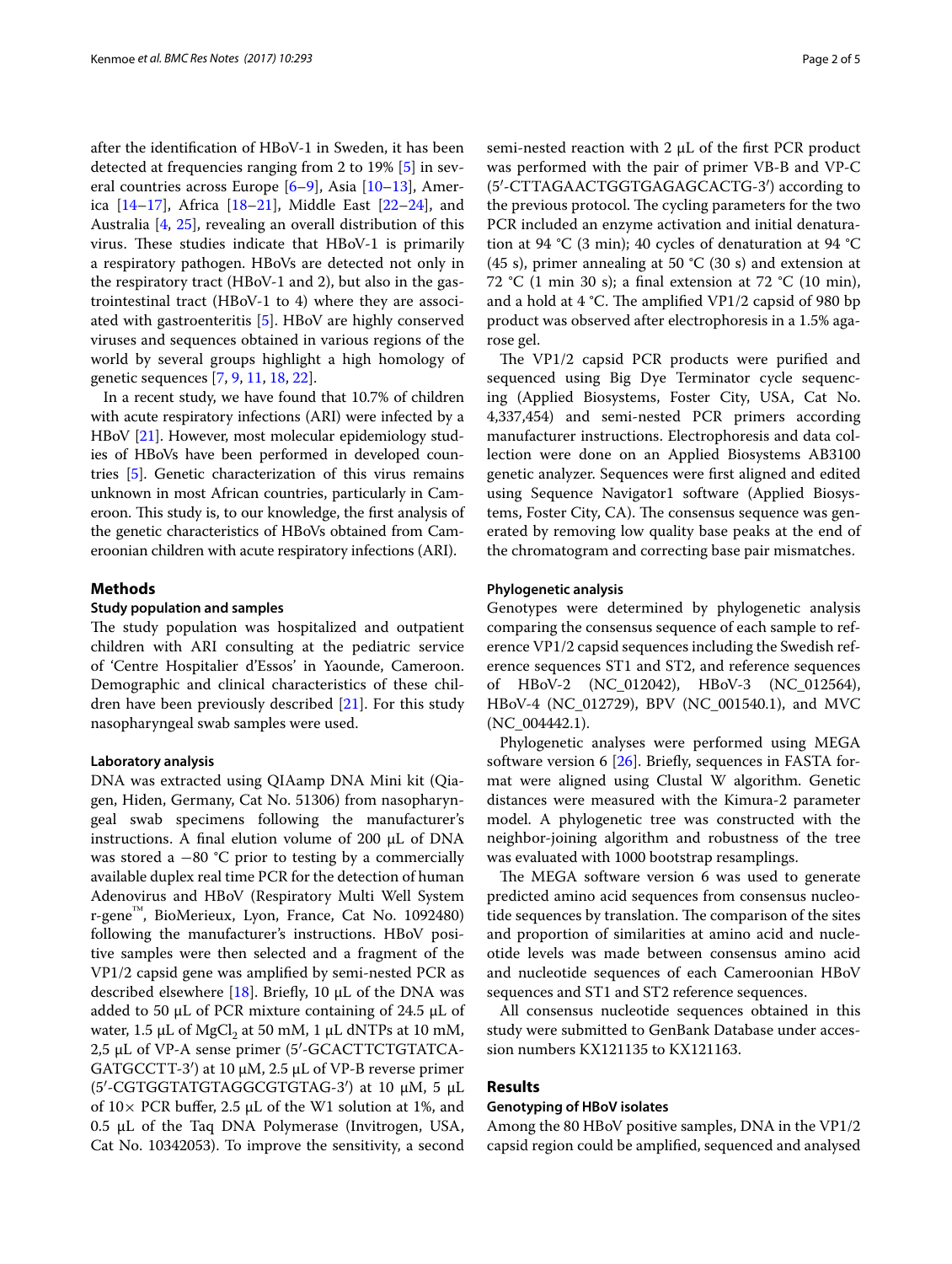

**Fig. 1** Neighbor-joining phylogenetic tree of the 29 human bocavirus strains from Cameroon, partial VP1/2 gene (839 bp). Sequences from this study are in *bold*. The number next to the node are bootstrap values. Only bootstrap values higher than 80% are presented. ST1 are sequences clustering with the reference sequence ST1. ST2 are sequences clustering with the reference sequence ST2. CAM are the Cameroon cluster group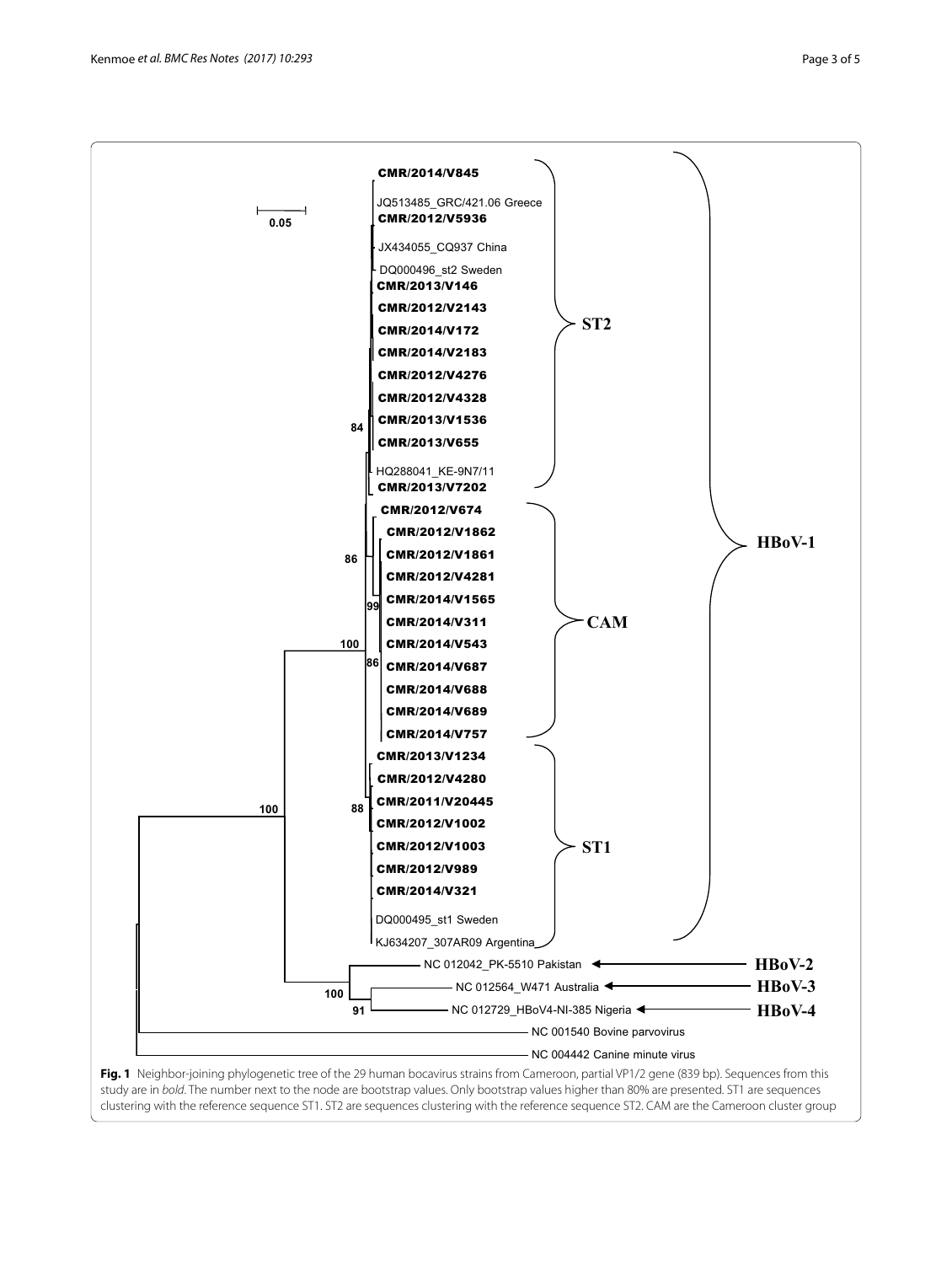phylogenetically in 29 samples (36.2%). The estimated phylogeny of these sequences and previously published VP1/2 capsid sequences including those of the four species of HBoV is shown in Fig. 1. All of the 29 sequences clustered with HBoV-1 reference sequences. Three clades were obtained, two clustering with each of the reference strains ST1 and ST2, and a third group consisting of only Cameroon strains (CAM).

By comparing with the Swedish reference sequences ST1 and ST2, Cameroon sequences showed nucleotide and amino acid similarities of respectively 97.36–100% and 98.35–100%.

#### **Nucleotide and aminoacid polymorphisms**

Based on the VP1/2 capsid gene of the Swedish reference strain (accession number NC\_007455), 28 of 717 nucleotides analyzed (position 1141–1857 of VP1/2 capsid gene) were found to be variable, with 21 (75%) transitions and 7 (25%) transversions. Ten nucleotide substitutions (G1243A, C1429T, G1470A, A1539G, C1542T, A1551G, T1619A, A1636C, T1800C, and A1821G) were specifc to the Cameroonian clade: CAM (data not shown and available upon request). The description of the amino acid sequences deduced from HBoV-1 strains of this study was made with reference to the VP1/2 capsid domain of HBoV reference (accession number NC\_007455), which extended over a length of 239 amino acids (position 381– 619). The HBoV strains analyzed in the study had the amino acid substitutions: G415S, N474S, F540Y, N546H, and S590T (data not shown and available upon request). Three of these amino-acid substitutions (G415S, F540Y, and N546H) were specifc to the CAM clade.

#### **Discussion**

This study reports for the first time molecular characteristics of HBoV in children sufering from acute respiratory infections in Cameroon. Only 29 (36.2%) tested samples were amplifed by genotyping PCR on the VP1/2 capsid gene during this study. This low amplification rate can be explained by the high sensitivity of the detection technique compared to the genotyping technique, and also by the low viral load in unamplifed samples (mean cycle threshold unamplified samples =  $35.6 \pm 1.8$  vs.  $28.1 \pm 6.3$  for the positive, p < 0.001). Several studies have shown that HBoV-1 is a respiratory pathogen [5]. As expected, phylogenetic analysis of partial VP1/2 capsid gene sequences obtained in this study also revealed the presence of the HBoV-1 species. These viruses circulating among children with acute respiratory infections in Cameroon were divided into two genetic clades closely linked to ST1 and ST2 and a third clade made only of Cameroonian strains. The sequences revealed an extremely high homology with the original sequences (ST1 and ST2) identified in Sweden in 2005. These results are consistent with findings of other authors from around the world [6, 7, 23]. However, unlike these results and others [6, 7, 15– 17, 23], over 10 nucleotide substitutions leading to three amino acid mutations were specifc to the CAM clade, suggesting that HBoV undergo higher selective pressures in Yaounde, Cameroon than in other regions.

Our study included limited number of patients from a single health care facility and is therefore not representative of our country. However, our sequences are also similar to those circulating in other countries, highlighting the low genetic variability of HBoV. In summary, our data indicates that HBoV-1 strains collected from 2011 to 2014 in Yaounde are divided in three groups. Two groups clustered with previously reported ST1 and ST2 genotypes, and the third group is an original Cameroonian genotype. The partial HBoV-1 VP1/2 gene sequences in Cameroon have relatively high genetic variations compared to others studies.

#### **Limitations**

Our study included limited number of patients from a single health care facility and is therefore not representative of our country.

#### **Authors' contributions**

RN, AV and VBP designed the study. SK, M-AV and MN-R carried out and interpreted experiments. SK conducted phylogenetic analyses and wrote the frst draft of the paper. All authors read and approved the fnal manuscript.

#### **Author details**

<sup>1</sup> Virology Unit, Centre Pasteur of Cameroon, Yaounde, BP 1274 Yaounde, Cameroon.<sup>2</sup> Biochemistry Department, Université of Yaounde 1, Yaounde, Cameroon. 3 Virology Service, Pôle de Biologie, CHU de Caen, Caen, France.

#### **Acknowledgements**

We thank all laboratory and hospital staff involved data and respiratory samples collection used for this study and Dr. Matthieu Schoenhals for his assistance with the English language.

#### **Competing interests**

The authors declare that they have no competing interests.

#### **Availability of data and materials**

All HBoV sequences analyzed in this study where published on Genbank with accession number KX121135 to KX121163.

#### **Ethics approval and consent to participate**

Written informed consent was obtained from parents or guardians of all children enrolled in the study. The procedures of the original study (IMMI project) have been evaluated and approved by the National Research Ethics Committee and the Ministry of Health of Cameroon.

#### **Funding**

This work was supported by the U.S. Department of Health and Human Services (DHHS) Grant Number 6 DESP060001-01-01 via the International Network of Pasteur Institutes and the 'Institut de Microbiologie et de Maladies Infectieuses' (IMMI) in France.

#### **Publisher's Note**

Springer Nature remains neutral with regard to jurisdictional claims in published maps and institutional afliations.